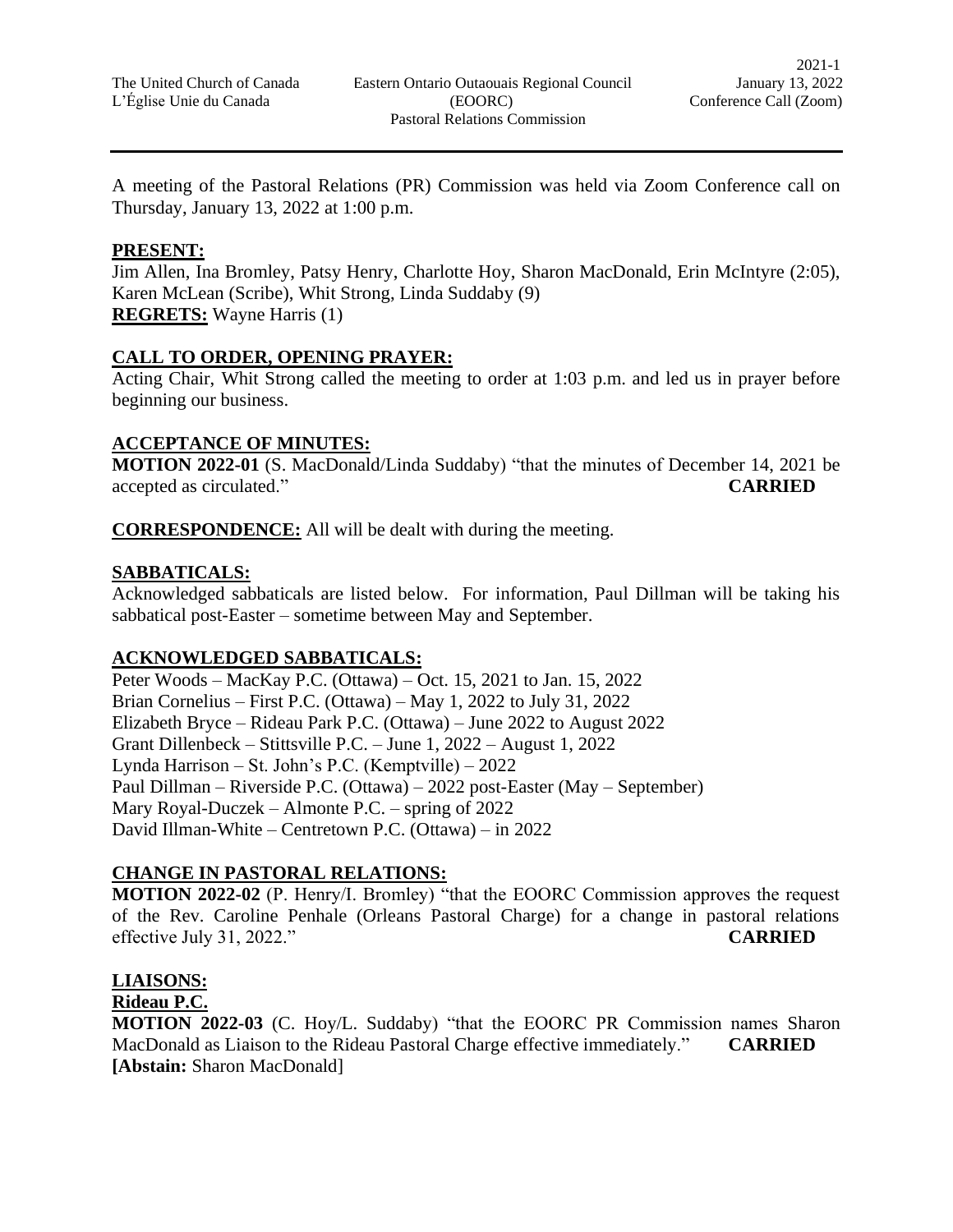# **PASTORAL CHARGE SUPERVISORS (PCSs):**

# **Rideau P.C.**

**MOTION 2022-04** (P. Henry/J. Allen) "that the EOORC PR Commission, in the absence of called/appointed ministry personnel, names Sharon MacDonald, EOORC member, as Pastoral Charge Supervisor to the Rideau Pastoral Charge effective January 13, 2022." **CARRIED**

# **Elgin-Portland P.C.**

**MOTION 2022-05** (C. Hoy/ S. MacDonald) "that the EOORC PR Commission, in the absence of called/appointed ministry personnel, names Joanne Fletcher, EOORC member, as Pastoral Charge Supervisor to the Elgin-Portland Pastoral Charge effective January 13, 2022."

# **St. Paul's P.C. (Perth)**

**MOTION 2022-06** (C. Hoy/ I. Bromley) "that the EOORC PR Commission, in the absence of called/appointed ministry personnel, names the Rev. Shelley Roberts, EOORC member, as Pastoral Charge Supervisor to the St. Paul's (Perth) Pastoral Charge effective January 13, 2022."

**CARRIED**

**CARRIED**

#### **South Stormont P.C.**

**MOTION 2022-07** (I. Bromley/ L. Suddaby) "that the EOORC PR Commission, in the absence of called/appointed ministry personnel, names the Rev. John Noordhoff, EOORC member, as Pastoral Charge Supervisor to the South Stormont Pastoral Charge effective February 1, 2022, subject to his approval." CARRIED

# **Pastoral Charges without Supervisors:**

| Clyde Forks-Tatlock (SM) | Lower Gatineau Valley | Templeton |
|--------------------------|-----------------------|-----------|
| Vernon                   |                       |           |

# **Pastoral Charges without called/appointed Ministry Personnel:**

| Addison               | Ashton-Munster     | Aylmer-E   |
|-----------------------|--------------------|------------|
| Aylwin                | Central Lanark     | $Clyde$ F  |
| Delta-Toledo          | Elgin-Portland     | Glasgow-   |
| Golden Lake           | Greenwood          | Kenmore    |
| <b>Knox Edwards</b>   | Lanark-Balderson   | Lansdown   |
| Lower Gatineau Valley | Lyn: Christ Church | Malloryto  |
| Namur                 | Pakenham           | Perth: St. |
| Pittston              | Richmond           | Shawville  |
| Templeton             | Williamstown       |            |
|                       |                    |            |

Greenwood Kenmore Lanark-Balderson Lansdowne Lyn: Christ Church Mallorytown Pakenham Perth: St. Paul's Williamstown

Ashton-Munster Aylmer-Eardley Aylwin Central Lanark Clyde Forks-Tatlock Elgin-Portland Glasgow-Castleford

# **PROFILES**

#### **Lanark-Balderson P.C.**

**MOTION 2022-08** (L. Suddaby/C. Hoy) "that the EOORC PR Commission approves the Lanark-Balderson Pastoral Charge profile for posting on ChurchHub, subject to the addition of a ministerial position description." **CARRIED**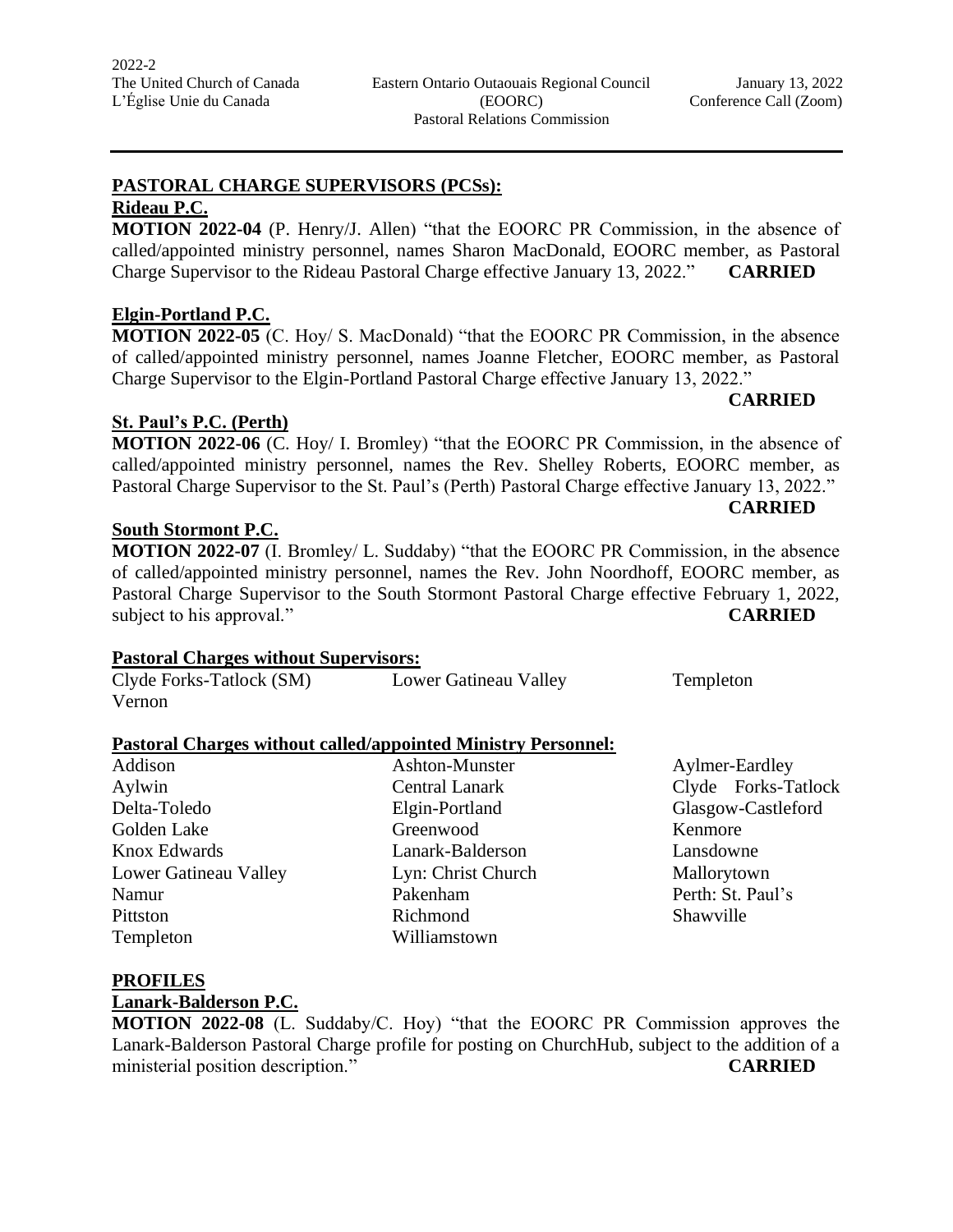#### **CALLS/(RE)-APPOINTMENTS**

#### **Trinity P.C. (Ottawa) – Rev. Anne Montgomery (OM-R)**

**MOTION 2022-09** (I. Bromley/S. MacDonald) "that the EOORC PR Commission approves the appointment of the Rev. Anne Montgomery (OM-R) to the Trinity Pastoral Charge (Ottawa), 30 hours per week as Congregational Minister with a total annual remuneration of fifty-two thousand five hundred fifty-nine dollars and fifty cents (\$52,559.50), from January 1, 2022 to May 31, 2022." **CARRIED**

#### **FOLLOW-UPS FROM LIAISONS AND PCSs: Lanark-Balderson and Central Lanark**

With approval of their profile, Lanark-Balderson may post it on ChurchHub and begin their search for a minister. There have been some tentative discussions regarding the possibility of sharing a minister. Central Lanark has been approved as a Supervised Ministry Education (SME) site but Lanark-Balderson has not. How might this affect the search if a student applies? Pastoral Relations and the Office of Vocations would both be involved in the discussions should this happen.

# **Upper Valley**

Ina Bromley reported on a number of congregations in the northern reaches of the region. Some are considering selling one or more church buildings and remaining together as one-point charges. Others are sharing worship with other congregations. All are doing their best to avoid total closure of a pastoral charge.

#### **Lansdowne**

Patsy Henry reported they are working on their profile.

#### **Mallorytown**

Patsy noted there has been a lot of loss in this congregation in recent months. They are currently using mostly pulpit supply for now. She has helped as much as possible with pastoral care, funerals etc.

# **OTHER BUSINESS:**

#### **1) Elgin-Portland P.C.**

The profile has still not been approved by Pastoral Relations so the search is on hold at the moment. A new Pastoral Charge Supervisor has been appointed effective today. It was agreed to wait to hear from her (hopefully before our February meeting) before proceeding.

# **2) Augusta P.C.**

Whit Strong is still in constant communications with both the minister and church leadership.

# **3) February 2022 – EOORC Workshops**

Whit will present "Discerning the Path Ahead" at this information/education gathering.